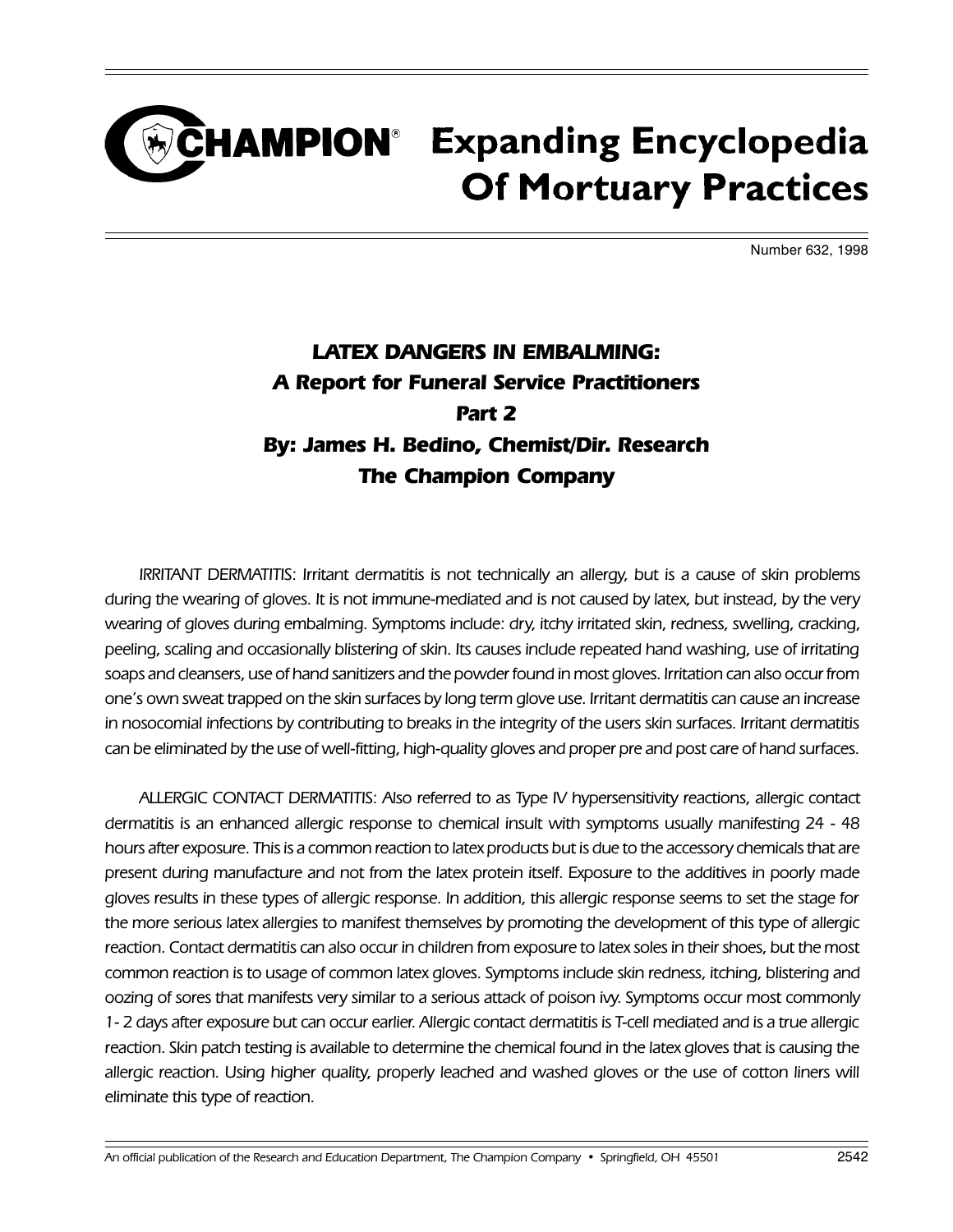TRUE LATEX ALLERGY: Also referred to as TYPE I hypersensitivity, IgE immune-mediated latex allergy is a serious health problem and causes dangerous symptomatology that can lead to death. Serious utricaria (hiving) rhinitis, conjunctivitis, bronchospasms, laryngospasms and full blown anaphylaxis can result. Symptoms can appear within minutes or seconds of exposure and explosively exacerbate. Routes of exposure can be mucosal, cutaneous, by aerosol, visceral or peritoneal. Sensitization results from early and repeated exposures to latex products usually from multiple surgeries and other invasive procedures that involve latex products. Maximum rates of latex allergy occur in spina bifida patients and others with congenital urogenital syndromes. Also, higher rates are noted in cerebral palsy patients, mentally retarded individuals and quadriplegics and are probably due to numerous medical procedures over time with high exposure rates to latex. Atopics (persons with multiple allergies) and persons with several food allergies are more susceptible due to their increased tendency to exhibit allergic reactions. Cross allergies to avocado, banana, chestnuts, kiwi, papaya, nectarines and apricots have been noted in persons with latex allergy.

 Testing for latex allergy is available in several formats. RAST (radioimmunoassay) that test for IgE specific to latex is useful and results in 2/3 confidence and presents no danger to the patient as it is a blood test. ELISA (enzyme-linked immunosorbent assay) accomplishes the same result with less accuracy but is still useful. A skin prick test is available and is very accurate and specific but presents the possibility of a severe reaction if the person is a true latex allergic individual. Treatment for latex allergic attacks include the use of epinephrine, antihistamines, systemic corticosteroids and H2 blockers. There is no cure for latex allergy and the possibility of living a normal life is severely limited — due to the constant need for avoidance of all latex products in the environment which are present all the way from rubber bands, shoe soles, balloons to elastic in undergarments.

LATEX PROBLEMS IN EMBALMING: The use of fair to poor quality disposable or semi-disposable type latex gloves in embalming and other duties around funeral homes is legion. Disposable latex gloves is the presumed standard of acceptability in embalming and funeral service. The problems and failings of latex, however, are enormous and create a definite set of hazards to the embalmer and others in funeral home settings.

Latex gloves contribute to allergic contact dermatitis in numerous individuals through leaching of the additive chemicals in manufacture to the skin surfaces of the embalmer wearing the glove. The problem is worse if inexpensive, disposable type latex gloves are used, as these tend to be poorly constructed and are not as well washed during manufacture. The consequence is that much more chemical reaches the skin and the chances for allergic contact dermatitis and ultimate sensitization increases.

Latex exposure always occurs when latex gloves are used, but the exposure is amplified if the gloves are of inexpensive, poor quality construction, not well washed and are powdered (usually with cornstarch). This allows the additional pathway of airborne exposure to occur during donning and doffing of gloves, which occurs regularly in embalming scenarios. Powder on gloves increases exposure to the skin surfaces also, by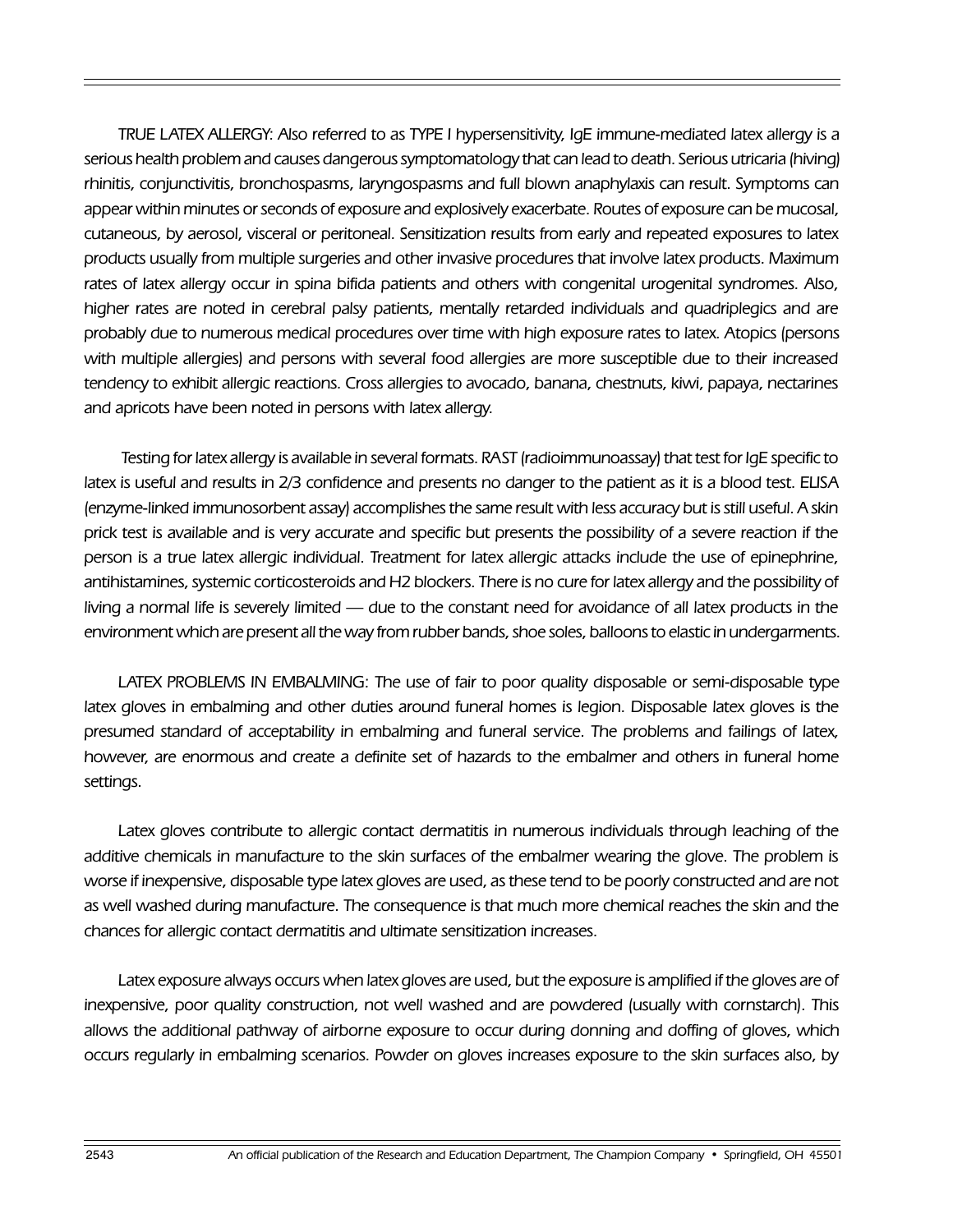trapping the allergenic proteins of latex in the powder and literally grinding it into the skin during wearing. In addition, if the hands are sweaty (which is almost always the case), more allergenic substances are chemically and physically delivered to the skin surfaces that you are trying to protect by wearing latex gloves in the first place.

Latex gloves degrade from the moment you don them and begin your embalming task, whatever it may be. Hydration from skin surface moisture to the latex glove causes a definite breakdown in barrier protection and the chances of blood and body fluids exposure occurs. This hydration effect of latex usually occurs in less than 30 minutes of use. This is the main reason in the health care industry for frequent regloving as a standard protocol. Unfortunately, this rarely occurs in embalming, as most embalmers continue to use latex gloves until they visibly break or literally fall apart. The typical embalmer has been receiving minimal protection from latex gloves during embalming by not frequently regloving or double gloving.

The sad fact is, that latex has never been acceptable for protection from the major chemical exposure hazard that is posed in embalming. Embalmers have been embalming for years under the false belief that if latex delivers barrier protection to blood and body fluids — then it must also protect against chemical exposure. This is absolutely false, only the thickest and well-made latex gloves protect against chemical exposures for any length of time. The typical latex gloves used during embalming will have breakthrough times for formaldehyde that is measured in seconds and minutes. Permeation rates, in addition, for formaldehyde is extremely high. Even exposure to the chemical environment of embalming can degrade latex gloves without even using them. Embalmers are not protecting themselves from chemical exposure during embalming by the use of latex gloves. This situation has been addressed in the medical field by an advisory regarding the use of latex gloves and sterilization solutions. This advisory essentially states that with the use of sterilizing solutions containing glutaraldehyde (the only commonly used liquid sterilant in health care) that latex gloves not be used as breakthrough and permeation of the chemicals may occur. Embalmers are exposing themselves to all the chemicals used in embalming when they are using typical latex gloves during embalming. These chemicals include formaldehyde, glutaraldehyde, phenol, methanol and isopropanol. Adequate protection from this veritable soup of chemicals is not possible with typical latex gloves used in embalming. As a footnote, be aware that acceptable failure rates for latex gloves (both governmental and industry-accepted) are typically 2.5% - 4%. Do not expect every glove out of the box to fit correctly or not break during donning or rapidly deteriorate during use. These are additional reasons for the protocols of frequent regloving or double gloving.

#### CONTINUED: Latex Dangers in Embalming: A Report for Funeral Service Practitioners. Champion Expanding Encyclopedia of Mortuary Practices Number 633, 1998